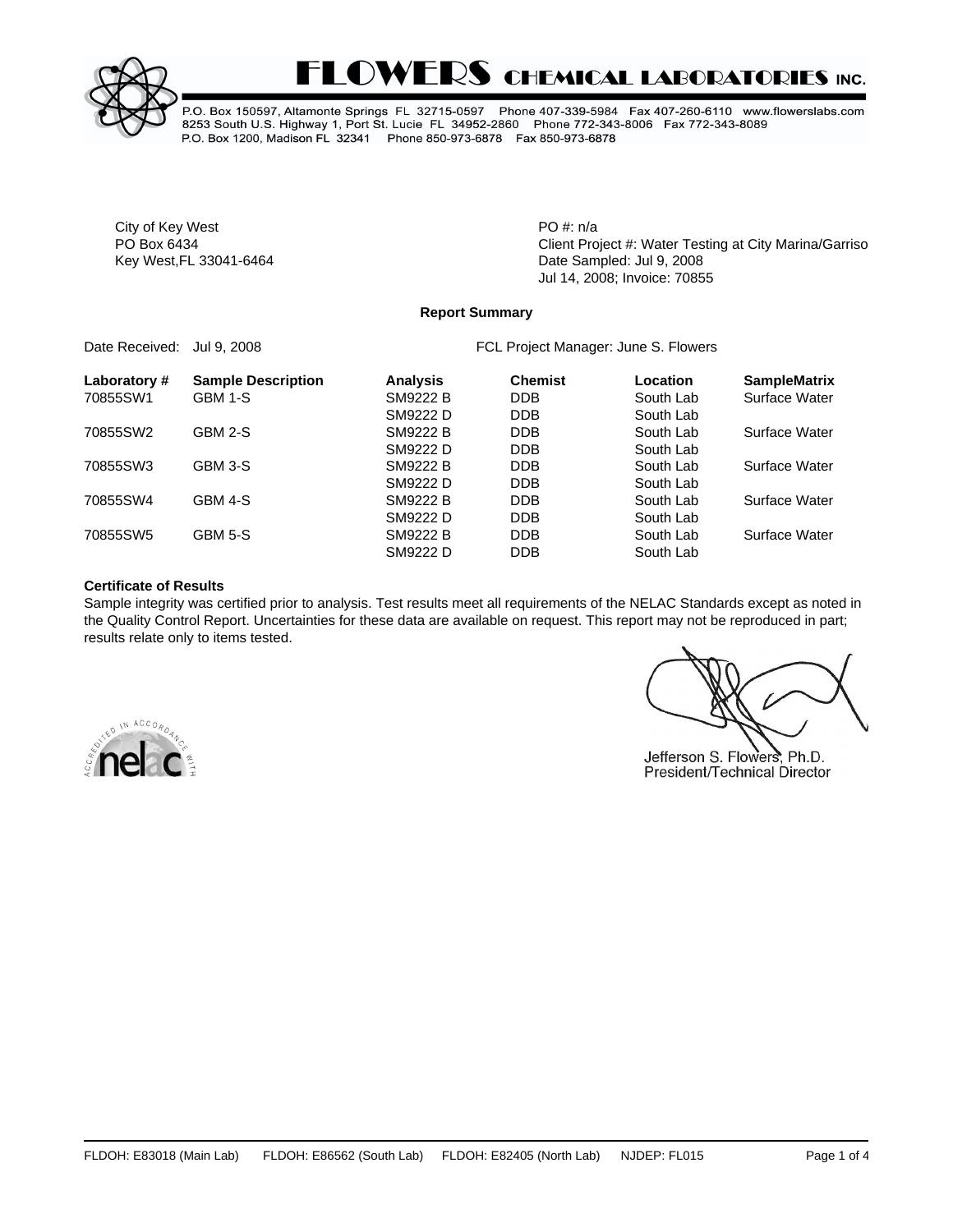

## **FLOWERS CHEMICAL LABORATORIES INC.**

P.O. Box 150597, Altamonte Springs FL 32715-0597 Phone 407 - 339 - 5984<br>8253 South U.S. Highway 1, Port St. Lucie FL 34952-2860 Phone 772 - 343<br>P.O. Box 1200, Madison FL 32341 Phone 850-973-6878 Fax 850-973-6878 Fax 407 - 260 - 6110 www.flowerslabs.com Fax 772 - 343 - 8089 Phone 772 - 343 - 8006

City of Key West **PO** #: n/a

PO Box 6434<br>
Rey West, FL 33041-6464 Client Project #: Water Testing at City Marina/Garrison Bightharmonic Client Project<br>
Date Sampled: Jul 9, 2008 Date Sampled: Jul 9, 2008 Jul 14, 2008; Invoice: 70855

### **Analysis Report**

| <b>Lab #: 70855SW1</b> | <b>Sampled: 07/09/08 09:05 AM</b> | Desc: | GBM 1-S              |                   |            |            |                 |                 |         |          |          |
|------------------------|-----------------------------------|-------|----------------------|-------------------|------------|------------|-----------------|-----------------|---------|----------|----------|
| <b>Parameter</b>       | <b>Result</b>                     |       | <b>Units</b>         | DF                | <b>MDL</b> | <b>PQL</b> | <b>QC Batch</b> | <b>Method</b>   | CAS#    | Analyzed |          |
| Fecal Coliform         | 28.0                              |       | cfu/100mL            | 1.00              | 1.00       | 1.00       | 10107739        | SM9222 D        | E761792 | 07/09/08 | 03:45 PM |
| <b>Total Coliform</b>  | 300 B                             |       | cfu/100mL            | 50.0              | 50.0       | 50.0       | 10107746        | <b>SM9222 B</b> | E761700 | 07/09/08 | 03:10 PM |
| <b>Lab #: 70855SW2</b> | <b>Sampled: 07/09/08 09:00 AM</b> |       | <b>Desc: GBM 2-S</b> |                   |            |            |                 |                 |         |          |          |
| <b>Parameter</b>       | Result                            |       | <b>Units</b>         | DF                | <b>MDL</b> | <b>PQL</b> | <b>QC Batch</b> | Method          | CAS#    | Analyzed |          |
| Fecal Coliform         | 1.00 U                            |       | cfu/100mL            | 1.00              | 1.00       | 1.00       | 10107739        | SM9222 D        | E761792 | 07/09/08 | 03:45 PM |
| <b>Total Coliform</b>  | 2.00 U                            |       | cfu/100mL            | 2.00              | 2.00       | 2.00       | 10107746        | <b>SM9222 B</b> | E761700 | 07/09/08 | 03:10 PM |
| <b>Lab #: 70855SW3</b> | <b>Sampled: 07/09/08 08:55 AM</b> | Desc: | GBM 3-S              |                   |            |            |                 |                 |         |          |          |
| <b>Parameter</b>       | <b>Result</b>                     |       | <b>Units</b>         | DF                | <b>MDL</b> | <b>PQL</b> | <b>QC Batch</b> | <b>Method</b>   | CAS#    | Analyzed |          |
| Fecal_Coliform         | 1.00 U                            |       | cfu/100mL            | 1.00              | 1.00       | 1.00       | 10107739        | SM9222 D        | E761792 | 07/09/08 | 03:45 PM |
| <b>Total Coliform</b>  | 4.00                              |       | cfu/100mL            | 2.00 <sub>1</sub> | 2.00       | 2.00       | 10107746        | <b>SM9222 B</b> | E761700 | 07/09/08 | 03:10 PM |
| <b>Lab #: 70855SW4</b> | <b>Sampled: 07/09/08 08:50 AM</b> | Desc: | GBM 4-S              |                   |            |            |                 |                 |         |          |          |
| <b>Parameter</b>       | <b>Result</b>                     |       | <b>Units</b>         | DF                | <b>MDL</b> | <b>PQL</b> | <b>QC Batch</b> | <b>Method</b>   | CAS#    | Analyzed |          |
| Fecal Coliform         | 1.00 U                            |       | cfu/100mL            | 1.00              | 1.00       | 1.00       | 10107739        | SM9222 D        | E761792 | 07/09/08 | 03:45 PM |
| <b>Total Coliform</b>  | 2.00 U                            |       | cfu/100mL            | 2.00              | 2.00       | 2.00       | 10107746        | <b>SM9222 B</b> | E761700 | 07/09/08 | 03:10 PM |
| <b>Lab #: 70855SW5</b> | Sampled: 07/09/08 08:45 AM        |       | Desc: GBM 5-S        |                   |            |            |                 |                 |         |          |          |
| <b>Parameter</b>       | Result                            |       | <b>Units</b>         | DF                | <b>MDL</b> | <b>PQL</b> | <b>QC Batch</b> | <b>Method</b>   | CAS#    | Analyzed |          |
| Fecal Coliform         | 70.0 B                            |       | cfu/100mL            | 1.00              | 1.00       | 1.00       | 10107739        | SM9222 D        | E761792 | 07/09/08 | 03:45 PM |
| <b>Total Coliform</b>  | 102                               |       | cfu/100mL            | 2.00              | 2.00       | 2.00       | 10107746        | <b>SM9222 B</b> | E761700 | 07/09/08 | 03:10 PM |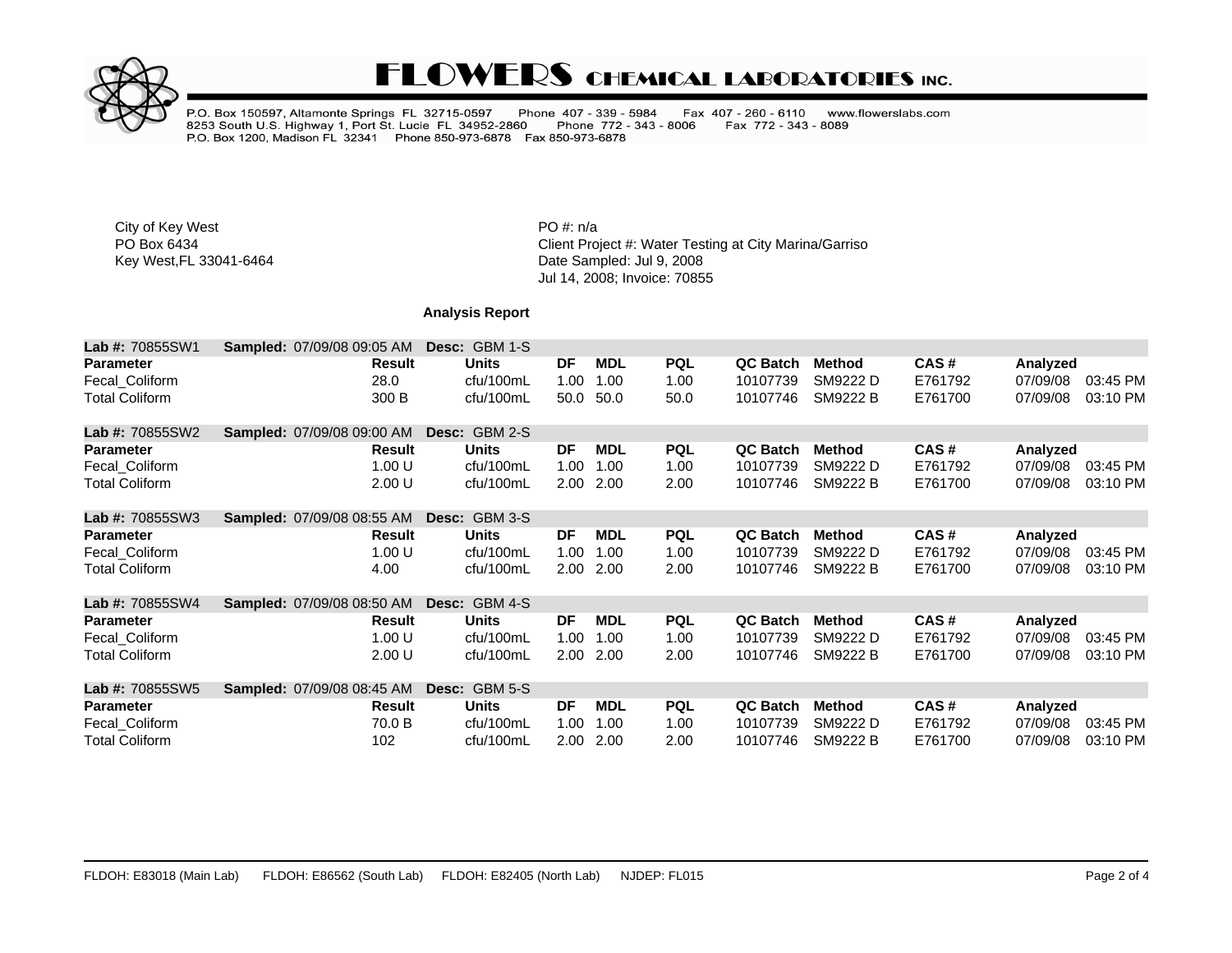

## **FLOWERS CHEMICAL LABORATORIES INC.**

P.O. Box 150597, Altamonte Springs FL 32715-0597 Phone 407 - 339 - 5984<br>8253 South U.S. Highway 1, Port St. Lucie FL 34952-2860 Phone 772 - 343<br>P.O. Box 1200, Madison FL 32341 Phone 850-973-6878 Fax 850-973-6878 Fax 407 - 260 - 6110 www.flowerslabs.com Fax 772 - 343 - 8089 Phone 772 - 343 - 8006

City of Key West **PO** #: n/a

PO Box 6434<br>
Rey West, FL 33041-6464 Client Project #: Water Testing at City Marina/Garrison Bightharmonic Client Project<br>
Date Sampled: Jul 9, 2008 Date Sampled: Jul 9, 2008 Jul 14, 2008; Invoice: 70855

#### **Quality Report**

| 10107746<br><b>Quality Control Batch:</b> | Analyst: DDB |           |
|-------------------------------------------|--------------|-----------|
| <b>Blank</b>                              | Result       | Units     |
|                                           |              | $ -$      |
| <b>Total Coliform</b>                     | .00U         | $'$ 100mL |
|                                           |              |           |